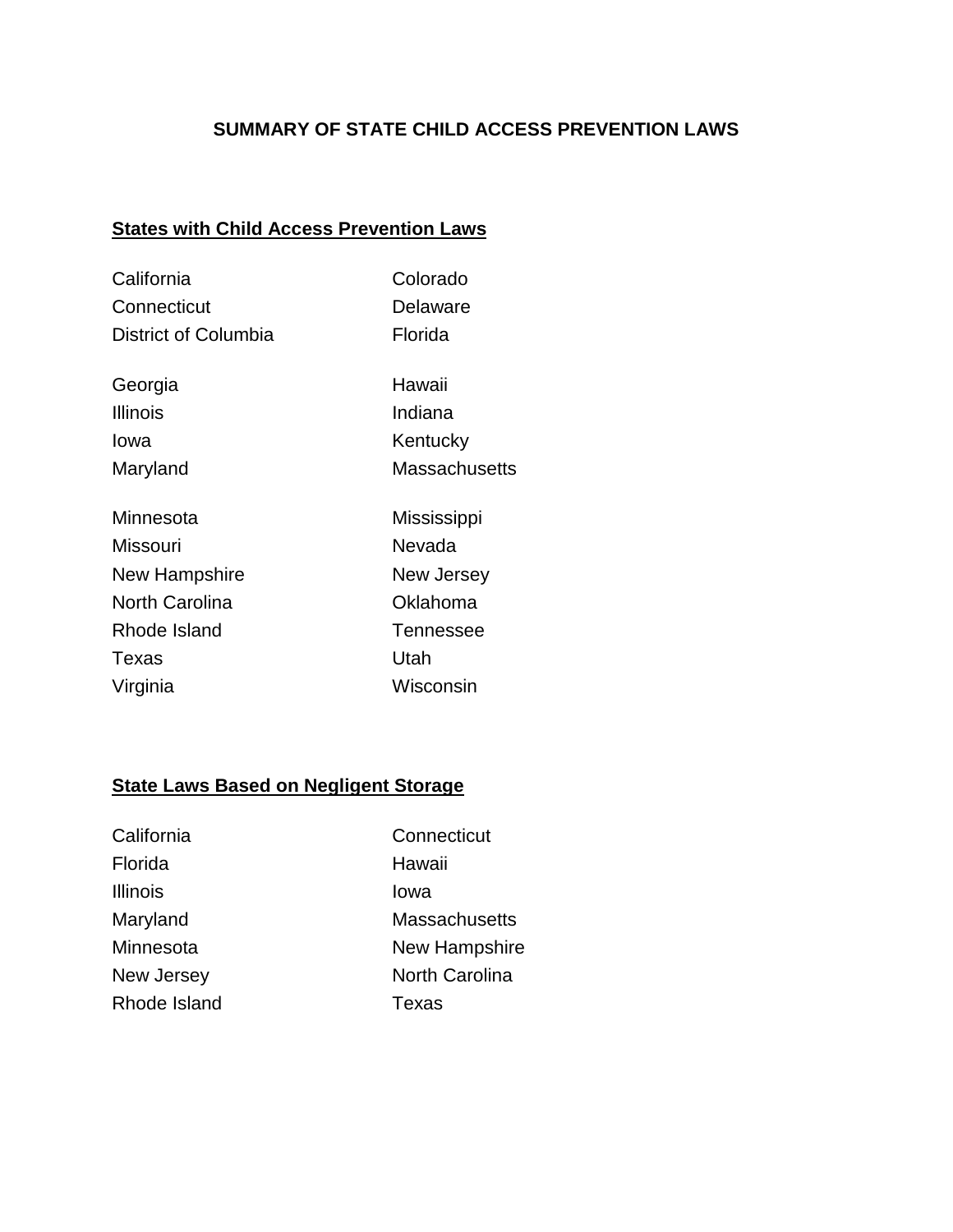# **States Imposing Criminal Liability for Allowing a Child to Gain Access to the Firearm, Regardless of Whether the Child Uses the Firearm or Causes Injury**

Hawaii **Maryland** Maryland Massachusetts Minnesota New Jersey **Texas** 

## **States Imposing Criminal Liability Only if a Child Uses or Possesses the Firearm**

Florida Illinois

California Connecticut Iowa **New Hampshire** North Carolina **Rhode Island** 

#### **States Imposing Criminal Liability for Negligent Storage of Unloaded Firearms**

California Hawaii **Massachusetts** 

# **State Laws Prohibiting Intentional, Knowing or Reckless Provision of Firearms to Minors**

| Colorado  | Delaware    |
|-----------|-------------|
| Georgia   | Indiana     |
| Kentucky  | Mississippi |
| Missouri  | Nevada      |
| Oklahoma  | Tennessee   |
| Utah      | Virginia    |
| Wisconsin |             |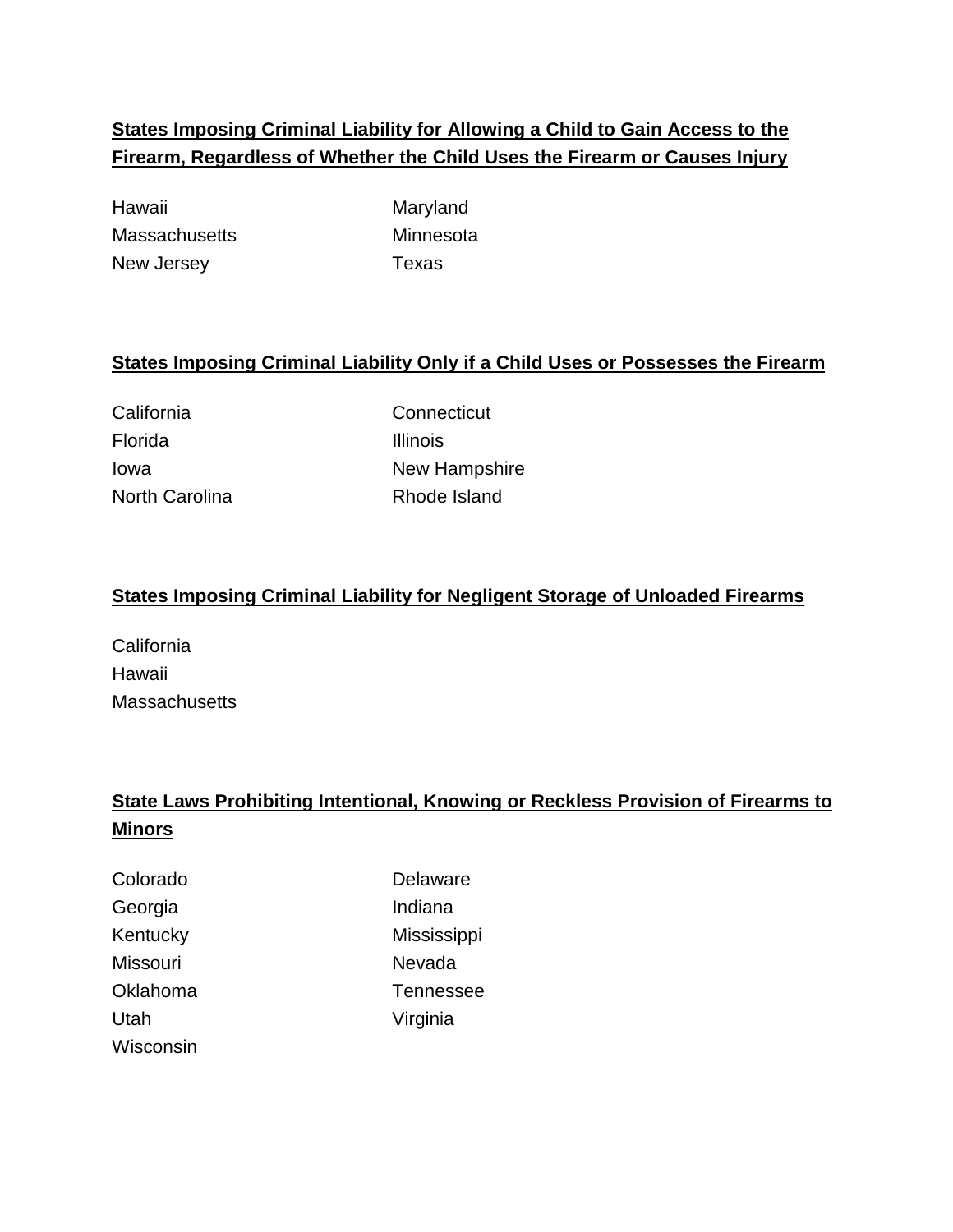#### **Description of State Child Access Prevention Laws**

The majority of states have laws designed to prevent children from accessing firearms. The strongest laws impose criminal liability when a minor gains access to a negligently stored firearm. The weakest prohibit persons from directly providing a firearm to a minor. There is a wide range of laws that fall somewhere between these extremes, including laws that impose criminal liability for negligently stored firearms, but only where the child uses the firearm and causes death or serious injury. Weaker laws impose liability only in the event of reckless, knowing or intentional conduct by the adult. States also differ on the definition of "minor" for purposes of preventing access to firearms by children.

1. *Laws Imposing Criminal Liability when a Child Gains Access as a Result of Negligent Storage of a Firearm***:** Fourteen states (California, Connecticut, Florida, Hawaii, Illinois, Iowa, Maryland, Massachusetts, Minnesota, New Hampshire, New Jersey, North Carolina, Rhode Island, and Texas) have laws that impose criminal liability on persons who negligently store firearms, where minors could or do gain access to the firearm. Typically, these laws apply whenever the person "knows or reasonably should know" that a child is likely to gain access to the firearm.

There are a number of variations in these types of laws, including whether the child must use the firearm, and whether the firearm must be loaded. The most significant variations are described below:

a. *States Imposing Criminal Liability for Allowing a Child to Gain Access*: The broadest laws apply regardless of whether the child even gains possession of the firearm. Massachusetts and Minnesota impose liability in circumstances where a child may (Massachusetts) or is likely to (Minnesota) gain access to a firearm. In Hawaii, Maryland, New Jersey and Texas, liability exists whenever a child gains access to an improperly stored firearm. In these states, it is not necessary for the child to use the firearm or cause any injury.

b. *States Imposing Criminal Liability Only if Child Uses or Possesses the Firearm*: California, Connecticut, Florida, Illinois, Iowa, New Hampshire, North Carolina and Rhode Island require that the child possess or use the firearm in some way before liability attaches. In California, Connecticut, Illinois, Iowa, and Rhode Island, the statute applies when the child uses the firearm to cause death or serious injury. California,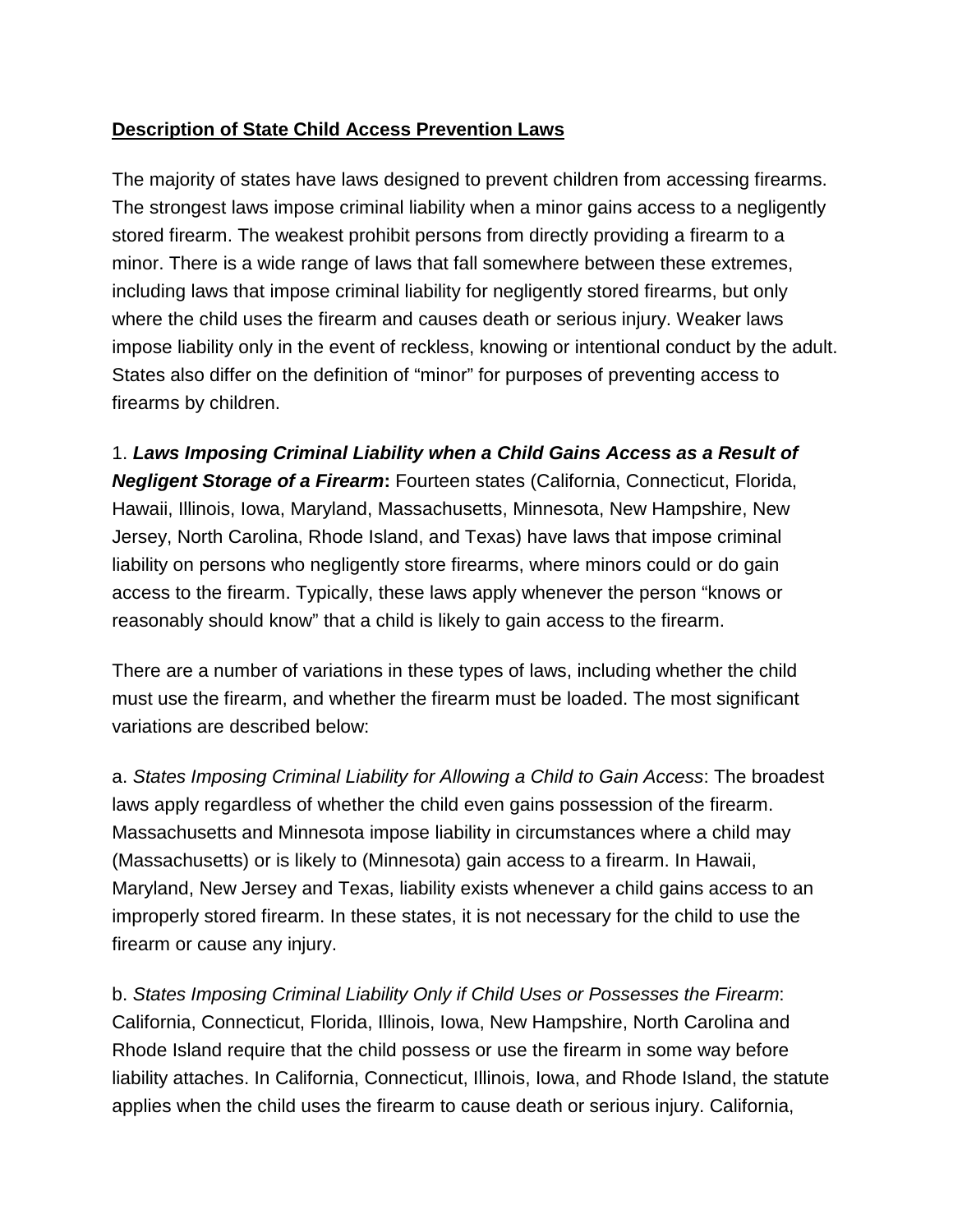Iowa, Florida, New Hampshire and North Carolina also impose liability when the minor takes the firearm to a public place, and/or uses the firearm in a threatening manner. The New Hampshire and North Carolina statutes also impose liability when the child uses the firearm in the commission of a crime.

c. *States Imposing Criminal Liability for Negligent Storage of Unloaded Firearms*: Hawaii and Massachusetts impose liability even if the firearm is unloaded. In the case of handguns only, California imposes liability when the child carries a loaded or unloaded handgun off-premises. All other states require that the firearm be loaded for liability to attach.

d. *Common Exceptions*: States allow several exceptions to their child access prevention laws. The most common exception applies where the firearm is stored in a locked container (California, Connecticut, Florida, Hawaii, Illinois, Iowa, Minnesota, New Hampshire, New Jersey, North Carolina, Rhode Island, Texas). Another common exception applies where the minor gains access to the firearm via illegal entry of the premises (California, Connecticut, Florida, Hawaii, Illinois, Iowa, Maryland, Minnesota, New Hampshire, New Jersey, North Carolina, Rhode Island, Texas). Other exceptions include cases where the firearm is used for hunting, sport shooting and/or agricultural purposes, where the minor uses the firearm in defense of self or others, where the firearm is used in aid of law enforcement, or where the child has completed a firearm safety course.

2. *States Preventing Persons from Intentionally, Knowingly and/or Recklessly Providing Firearms to Minors*: Several states impose a weaker standard for criminal liability when a child is allowed to access a firearm. Colorado, Delaware, Georgia, Indiana, Kentucky, Mississippi, Missouri, Nevada, Oklahoma, Tennessee, Utah, Virginia and Wisconsin prohibit persons from intentionally, knowingly, and/or recklessly providing some or all firearms to children.

a. *All firearms*: Indiana, Missouri, Nevada, Oklahoma and Utah laws apply to all firearms.

b. *All loaded firearms*: Delaware, Wisconsin and Virginia prohibit persons from providing loaded firearms to children.